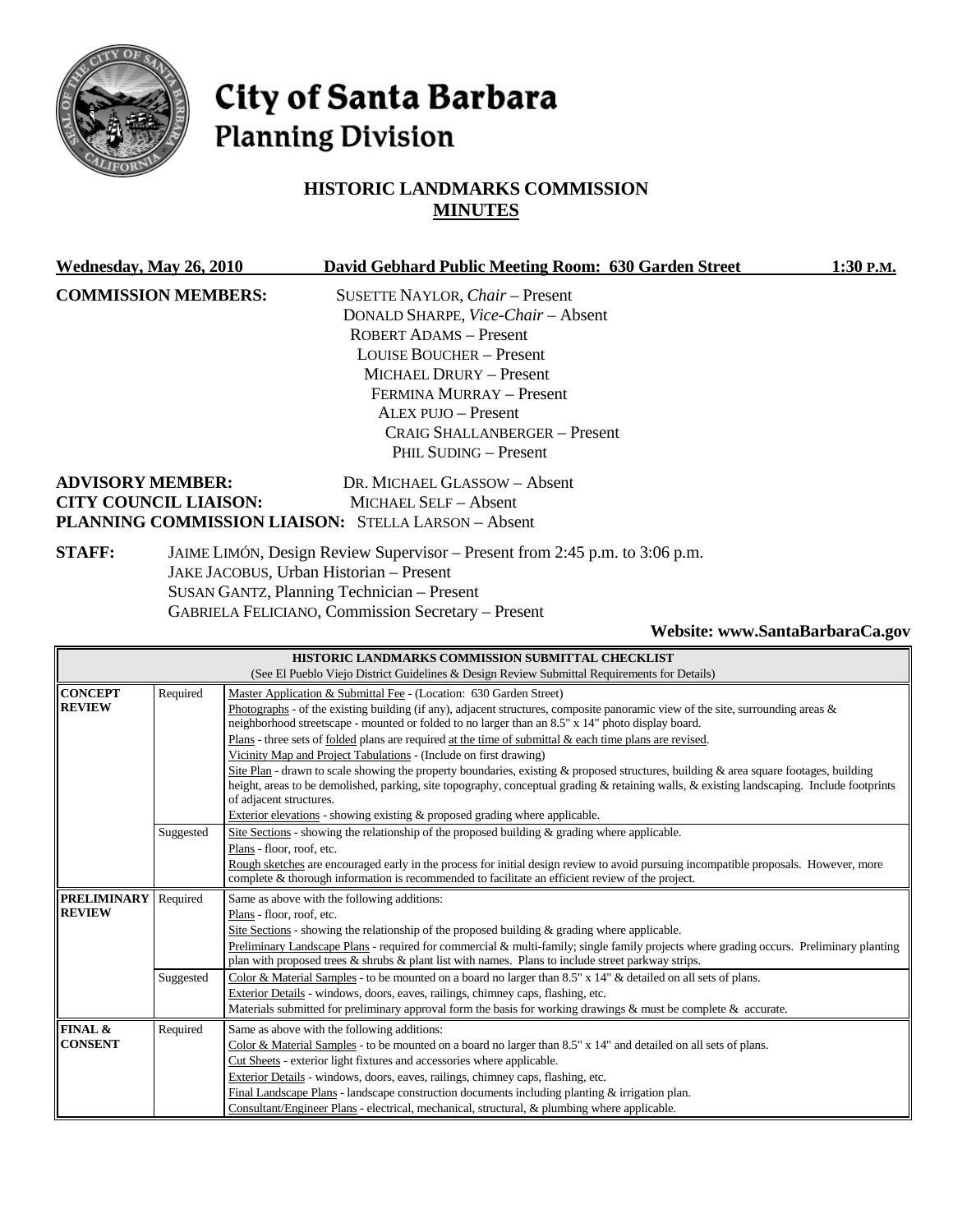#### **PLEASE BE ADVISED**

- \*\* All approvals made by the Historic Landmarks Commission (HLC) are based on compliance with Municipal Code Chapter 22.22 and with adopted HLC guidelines. Some agenda items received a mailed notice and were subject to a public hearing.
- \*\* The approximate time the project would be reviewed was listed to the left of each item on the agenda; and now the actual time is shown. It was suggested that applicants arrive 15 minutes early. The agenda schedule was subject to change as cancellations occurred. Staff would have notified applicants of time changes.
- \*\* The applicant's presence was required. If an applicant was not present, the item would be postponed indefinitely. If an applicant cancelled or postponed an item without providing advance notice, the item would be postponed indefinitely and would not be placed on the following HLC agenda. In order to reschedule the item for review, the applicant must fill out and file a Supplemental Application Form at 630 Garden Street (Community Development Department) and submit appropriate plans.
- \*\* The Commission may grant an approval for any project scheduled on the agenda if sufficient information has been provided and no other discretionary review is required. Substitution of plans is not allowed, if revised plans differing from the submittal sets were brought to the meeting, motions for preliminary or final approval would be contingent upon staff review for code compliance.
- \*\* Concept review comments are valid for one year. A Preliminary approval is valid for one year from the date of the approval unless a time extension has been granted. A Final approval is valid for two years from the date of final action unless a time extension has been granted or a Building Permit has been issued.
- \*\* The Commission may refer items to the Consent Calendar for Preliminary and Final Historic Landmarks Commission approval.
- **\*\* Decisions of the HLC may be appealed to the City Council. For further information on appeals, contact the Planning Division Staff or the City Clerk's office. Appeals must be in writing and must be filed with the City Clerk at City Hall within ten (10) calendar days of the meeting at which the Commission took action or rendered its decision.**
- \*\* **AMERICANS WITH DISABILITIES ACT:** In compliance with the Americans with Disabilities Act, if you need special assistance to gain access to, comment at, or participate in these meetings, please contact the Planning Division at 805-564-5470. If possible, notification at least 48 hours prior to the meeting will enable the City to make reasonable arrangements in most cases.
- **\*\* AGENDAS, MINUTES and REPORTS:** Copies of all documents relating to agenda items are available for review at 630 Garden St. and agendas and minutes are posted online at www.SantaBarbaraCa.gov/hlc. **Materials related to an item on this agenda submitted to the HLC after distribution of the agenda packet are available for public inspection in the Community Development Department located at 630 Garden St., during normal business hours.** If you have any questions or wish to review the plans, please contact Susan Gantz, at (805) 564- 5470 between the hours of 8:30 a.m. to 4:00 p.m., Monday through Thursday, and every other Friday. Please check our website under City Calendar to verify closure dates.

#### **LICENSING ADVISORY:**

The Business and Professions Code of the State of California and the Municipal Code of the City of Santa Barbara restrict preparation of plans for certain project types to licensed professionals. Applicants are encouraged to consult with Building and Safety Staff or Planning Staff to verify requirements for their specific projects.

Unlicensed persons are limited to the preparation of plans for:

- $\triangleright$  Single or multiple family dwellings not to exceed four (4) units per lot, of wood frame construction, and not more than two stories and basement in height;
- $\triangleright$  Non-structural changes to storefronts; and,
- ¾ Landscaping for single-family dwellings, or projects consisting solely of landscaping of not more than 5,000 square feet.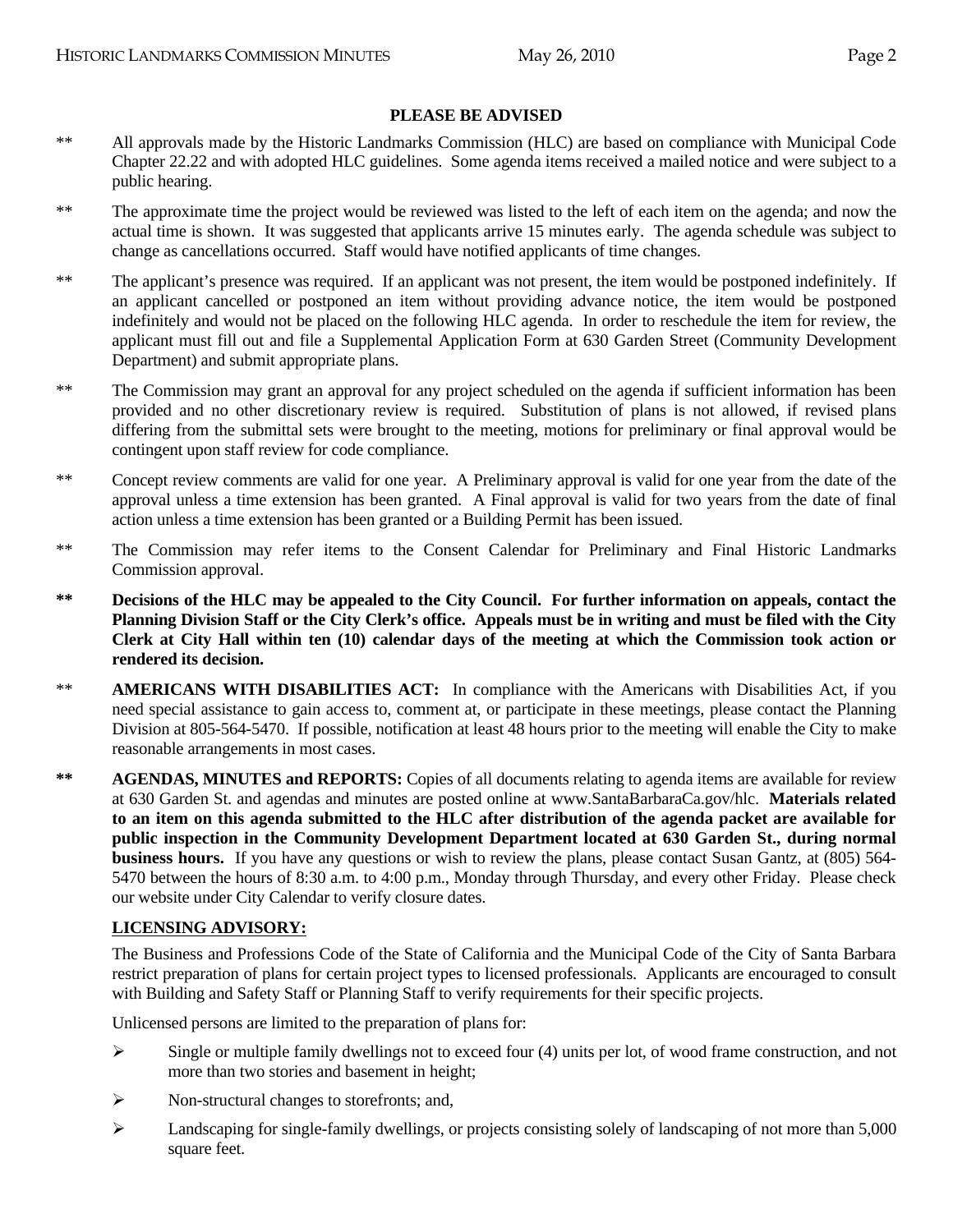# **NOTICE:**

- A. That on Friday, May 21, 2010, at 4:00 P.M., this Agenda was duly posted on the indoor and outdoor bulletin boards at the Community Development Department, 630 Garden Street, and online at www.SantaBarbaraCa.gov/hlc.
- B. This regular meeting of the Historic Landmarks Commission was broadcast live on TV Channel 18 and rebroadcast in its entirety on Friday at 1:00 P.M. A live broadcast could also be seen via personal computer by going to www.santabarbaraca.gov/Government/Video and then clicking City TV-18 Live Broadcast. An archived video copy of this meeting is viewable on computers with high speed internet access by going to www.santabarbaraca.gov/hlc and then clicking Online Meetings.

# **GENERAL BUSINESS:**

A. Public Comment:

Roy Harthorn, Historian, updated the HLC on the restoration repair of the Flores Casita located at 1809 Stanwood Drive.

B. Approval of the minutes of the Historic Landmarks Commission meeting of May 12, 2010.

**Motion: Approval of the minutes of the Historic Landmarks Commission meeting of May 12, 2010, with corrections.** 

Action: Boucher/Adams, 6/0/2. (Drury/Pujo abstained. Sharpe absent.) Motion carried.

C. Consent Calendar.

**Motion: Ratify the Consent Calendar as reviewed by Craig Shallanberger and Robert Adams.** 

- Action: Suding/Murray, 8/0/0. (Sharpe absent.) Motion carried.
- D. Announcements, requests by applicants for continuances and withdrawals, future agenda items, and appeals.
	- 1. Ms. Gantz made the following announcements:
		- a) Commissioner Sharpe would be absent from the meeting.
		- b) The regularly scheduled Historic Landmarks Commission meeting on Wednesday, June 23, 2010, has been rescheduled to Thursday, June 24, 2010, at the same time and location.
	- 2. Commissioner Adams announced the I Madonnari Italian Street Painting Festival at the Mission of Santa Barbara the weekend of May 29, 2010.
- E. Subcommittee Reports.

Commissioner Drury reported on the West Beach Art Project. The last project located at Chapala is progressing.

Commissioner Pujo reported on La Entrada de Santa Barbara Subcommittee. The applicant has agreed to simplify the project, especially on Mason Street at Area B.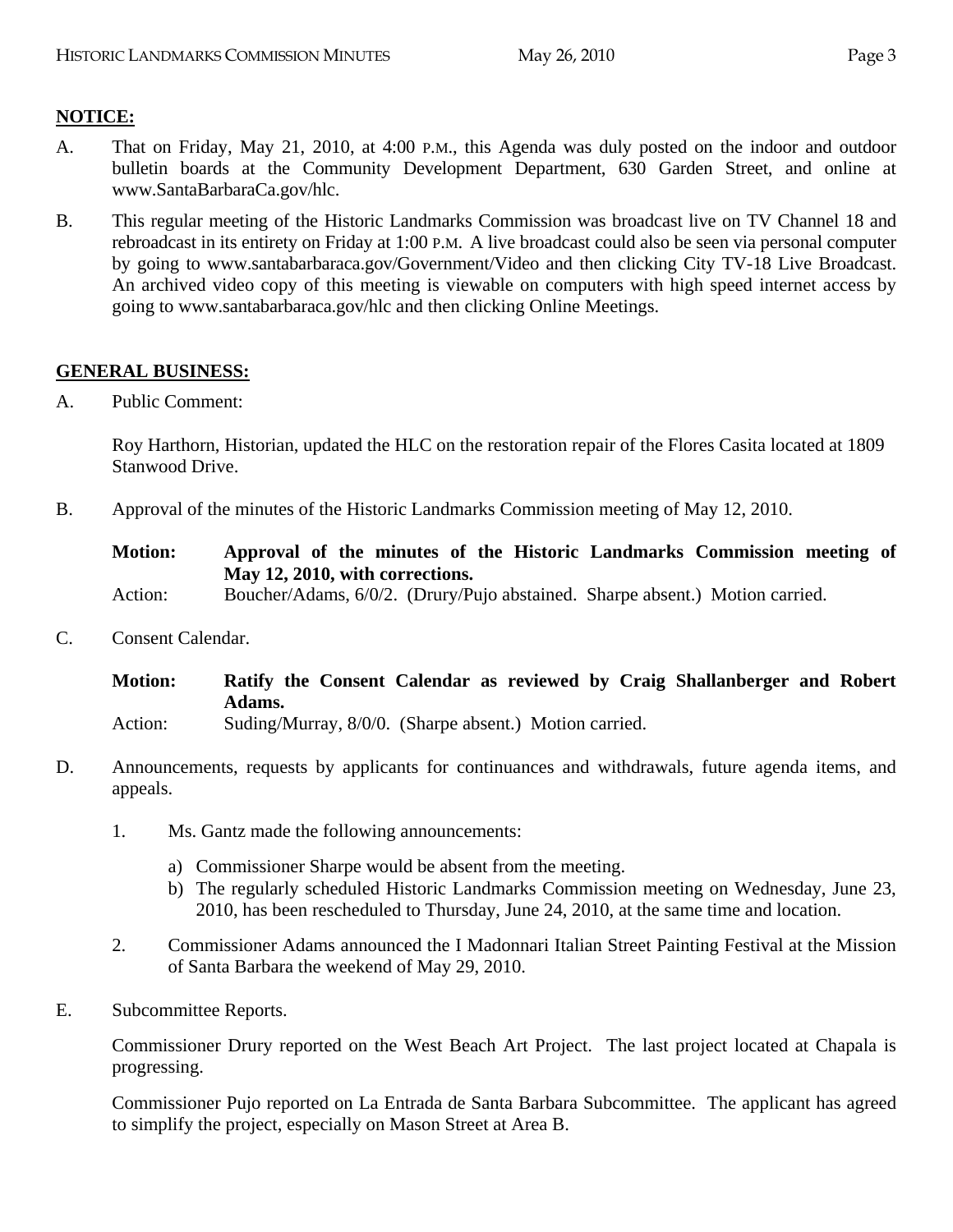# **CONCEPT REVIEW - CONTINUED**

# **1. 13 E CABRILLO BLVD** HRC-2/SD-3 Zone

| (1:41) | <b>Assessor's Parcel Number:</b> | 033-111-012                          |
|--------|----------------------------------|--------------------------------------|
|        | <b>Application Number:</b>       | MST2010-00033                        |
|        | Owner:                           | Virginia and Renee Castagnola Family |
|        | Architect:                       | Lenvik and Minor Architects          |
|        | Engineer:                        | Frank Cunningham                     |
|        | <b>Business Name:</b>            | <b>Lighthouse Restaurant</b>         |

(The proposed project is related to the E. Cabrillo Bridge Replacement Project. Proposed additions and alterations to an existing 5,155 square foot commercial building on a 7,274 square foot parcel in the Appealable Jurisdiction of the Coastal Zone. The changes include demolition of 1,166 square feet on the first floor [part of which is currently overhanging Mission Creek], a 1,036 square foot second-floor addition and stairway, and a new 350 square foot outdoor patio on the first floor. City Council approval is requested for a variance for the project to encroach into the ten foot E. Cabrillo Blvd. setback, Planning Commission approval is requested for a Coastal Development Permit and a Zoning Modification to encroach into the twenty foot front yard setback, and the Chief Building Official will need to make Development Along Creeks findings as well as assure compliance with Mission Creek development standards. The project will result in credit of 130 square feet of Measure "E" floor area.)

# **(Second Concept Review. Project requires Environmental Assessment, Compatibility Findings, and Planning Commission approval of a Coastal Development Permit.)**

Present: Richard Six, Architect Virginia Castagnola, Owner Pat Kelly, City Engineer/Assistant Public Works Director Debra Andaloro, City Senior Planner

Public comment opened at 2:01 p.m.

Kellam de Forest, local resident, commented about the lighthouse tower and asked about its function.

Public comment closed at 2:03 p.m.

| Motion:        | Continued indefinitely with the following positive comments to the Planning                                                           |
|----------------|---------------------------------------------------------------------------------------------------------------------------------------|
|                | Commission:                                                                                                                           |
|                | 1. The mass, bulk, and scale of the proposed addition is acceptable.                                                                  |
|                | 2. The location and size of the trash enclosure are acceptable.                                                                       |
|                | 3. Additional landscaping is requested.                                                                                               |
|                | <b>4.</b> The details will be worked on after the development review is completed.                                                    |
|                | 5. At least two Commissioners find the project supportable, but have trouble with the<br>lighthouse remaining as part of the project. |
| Action:        | Pujo/Drury, 6/2/0. (Boucher/Suding opposed. Sharpe absent.) Motion carried.                                                           |
| <b>Motion:</b> | Reopen the item in order to make compatibility analysis findings.                                                                     |
| Action:        | Pujo/Drury, 8/0/0. (Sharpe absent.) Motion carried.                                                                                   |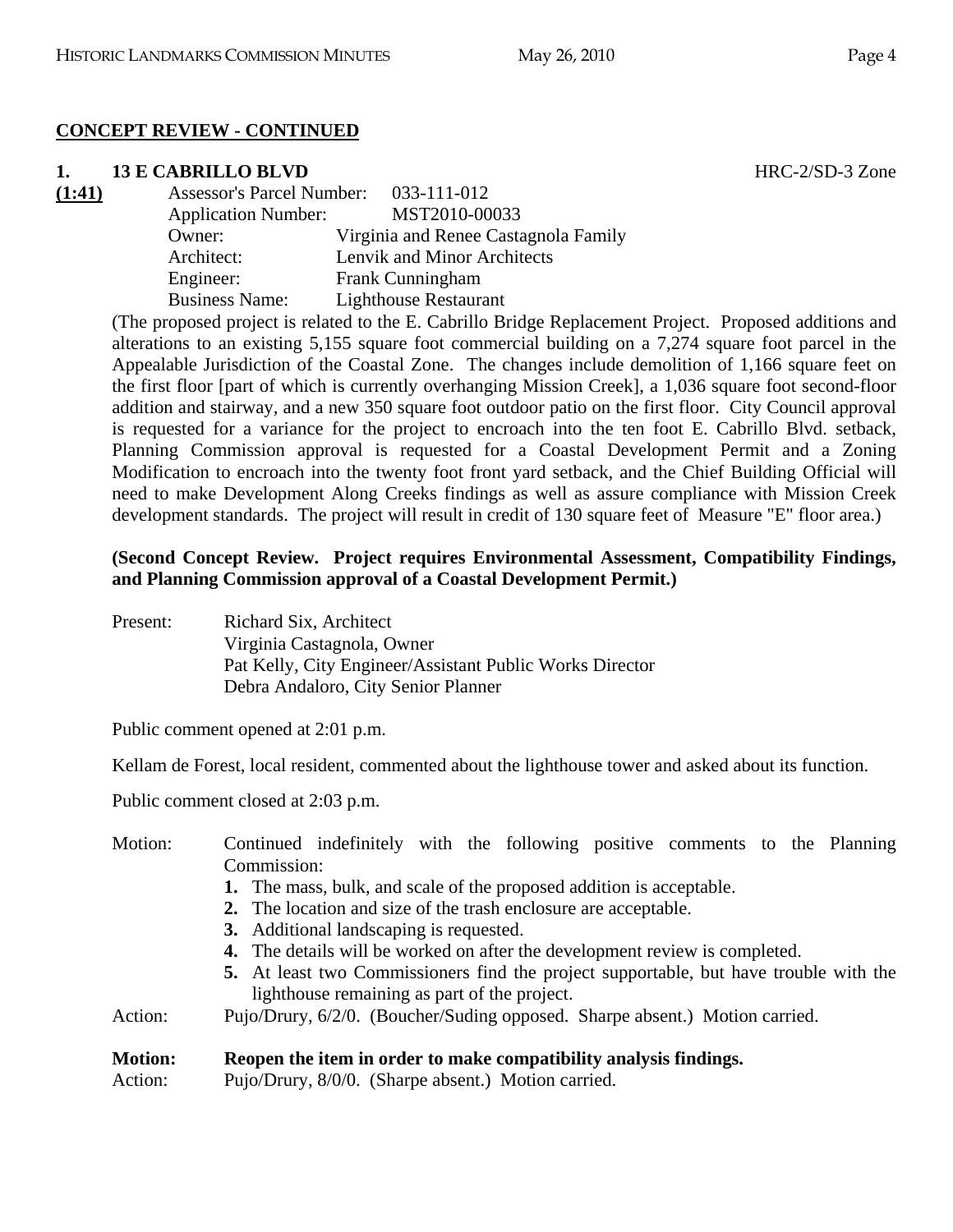# **Substitute**

# **Motion: Continued indefinitely with the following positive comments to the Planning Commission:**

- **1.** The mass, bulk, and scale of the proposed addition is acceptable.
- **2.** The location and size of the trash enclosure are acceptable.
- **3.** Additional landscaping is requested, particularly more trees and more planting at the trash enclosure.
- **4.** The details will be worked on after the development review is completed.
- **5.** At least two Commissioners find the project supportable, but have trouble with the lighthouse remaining as part of the project.
- **6.** The project meets all six of the Compatibility Analysis requirements.

Action: Pujo/Drury, 6/2/0. (Boucher/Suding opposed. Sharpe absent.) Motion carried.

# **CONCEPT REVIEW – CONTINUED**

# **2. 925 CHAPALA ST** C-2 Zone

| (2:09)     | Assessor's Parcel Number:             | 039-313-027           |
|------------|---------------------------------------|-----------------------|
|            | <b>Application Number:</b>            | MST2010-00124         |
| Owner:     |                                       | City of Santa Barbara |
| Architect: |                                       | Dawn Sophi Ziemer     |
|            | Landscape Architect: Earthform Design |                       |

(Proposal to remodel a former auto muffler repair shop into office space for City Fire Station No. 1. The project includes an upgrade of the front I and streetscape including repainting the building and installing new sidewalk and landscaping. Also proposed is restriping the existing parking lot and installation of an electric gate on the south side of the building.)

# **(Second Concept Review. Project requires Environmental Assessment and compliance with the Chapala Street Design Guidelines.)**

Present: Dawn Ziemer and Richard Khristian, KBZ Architects Sam Maphis, Landscape Architect Peter Ramsdell, City Fire Special Projects Manager

Public comment opened at 2:28 p.m.

Kellam de Forest, local resident, commented about the original design of the building and coverage for the door openings.

Public comment closed at 2:30 p.m.

Straw vote: How many Commissioners would agree to move forward with the chain-link fence as shown? 3/5. (Adams/Boucher/Murray/Naylor/Suding opposed.)

**Motion: Continued indefinitely with the following comments: 1.** The project is ready for preliminary and final approvals after environmental assessment is completed.

- **2.** Study the tree wells and plant materials along Chapala Street to be more droughttolerant.
- **3.** Redesign the chain link fence to meet El Pueblo Viejo Guidelines standards.
- Action: Pujo/Drury,  $8/0/0$ . (Sharpe absent.) Motion carried.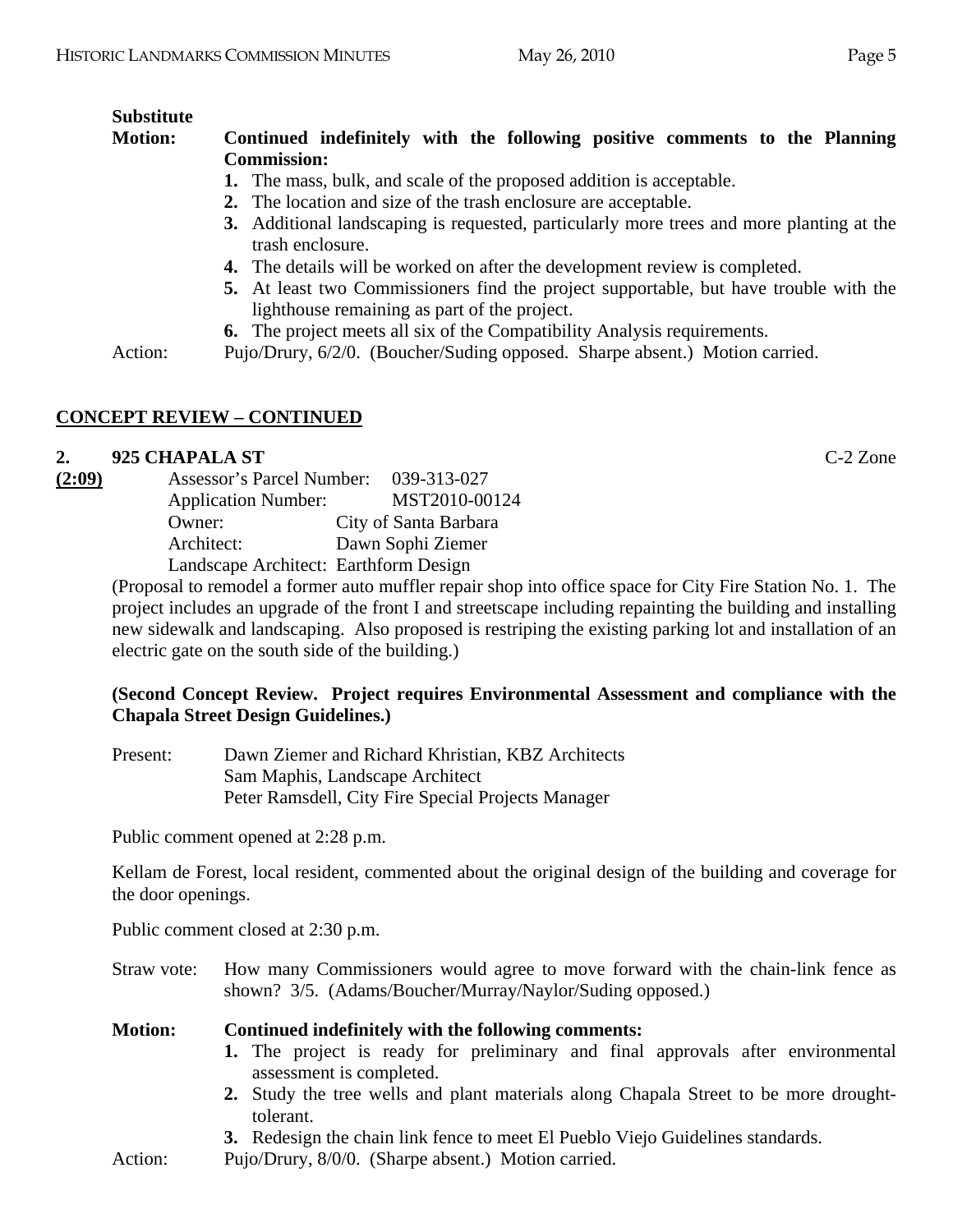# **CONCEPT REVIEW – CONTINUED**

# **3. 321 E CANON PERDIDO ST** C-2 Zone

**(2:43)** Assessor's Parcel Number: 029-301-019 Application Number: MST2009-00220 Owner: Jon and Sally Terrell Architect: Jeff Shelton

(This is a revised project description: Proposal for a condominium conversion of an existing two-story duplex and exterior alterations including the enclosure of a 133 square foot open deck, construction of a new 380 square foot, second-floor deck, and the addition of a 326 square foot roof deck. Also proposed on this 7,900 square foot parcel adjacent to El Caserío is a new exterior stairway. Staff Hearing Officer approval is requested for the condominium conversion.)

# **(Second Concept Review. Comments only; project requires Staff Hearing Officer approval. Note: Initial Concept Review comments were given by Consent reviewer.)**

Present: Jeff Shelton, Architect

Public comment opened at 2:51 p.m. and, as no one wished to speak, it was closed.

# **Motion: Continued indefinitely to the Consent Calendar with the following positive comments to be forwarded to the Staff Hearing Officer:**

- **1.** The project is compatible with the building and neighborhood
- **2.** The Commission agrees with the proposed solutions for the outdoor space.
- Action: Adams/Pujo, 8/0/0. (Sharpe absent.) Motion carried.

# **\*\* THE COMMISSION RECESSED FROM 2:55 P.M. TO 3:06 P.M. \*\***

# **PRELIMINARY REVIEW HEARING**

# **4. 1900 LASUEN RD**

| $R-2/4.0/R-H$ Zone |
|--------------------|
|                    |

| т.     | 1700 LAQUEN IV                        |                                                  |
|--------|---------------------------------------|--------------------------------------------------|
| (3:06) | Assessor's Parcel Number: 019-170-022 |                                                  |
|        | <b>Application Number:</b>            | MST2007-00296                                    |
|        | Owner:                                | <b>Orient Express Hotels</b>                     |
|        | Applicant:                            | El Encanto, Inc.                                 |
|        | Agent:                                | Suzanne Elledge Planning and Permitting Services |
|        | Architect:                            | Henry Lenny                                      |
|        | <b>Business Name:</b>                 | El Encanto Hotel                                 |
|        |                                       |                                                  |

(The project site has been designated a Structure of Merit. The proposal is to demolish an existing 3,078 square foot cottage [#12 "Overlook"] and to construct a new 3,250 net square foot Spanish style cottage at El Encanto Hotel. Regrading and landscaping will also be included in this project.)

**(Preliminary Approval of Cottage 12 is requested. Project requires Historic Resource Findings and compliance with Planning Commission Resolution No. 057-04 and Substantial Conformance Determination granted by staff on June 9, 2008.)**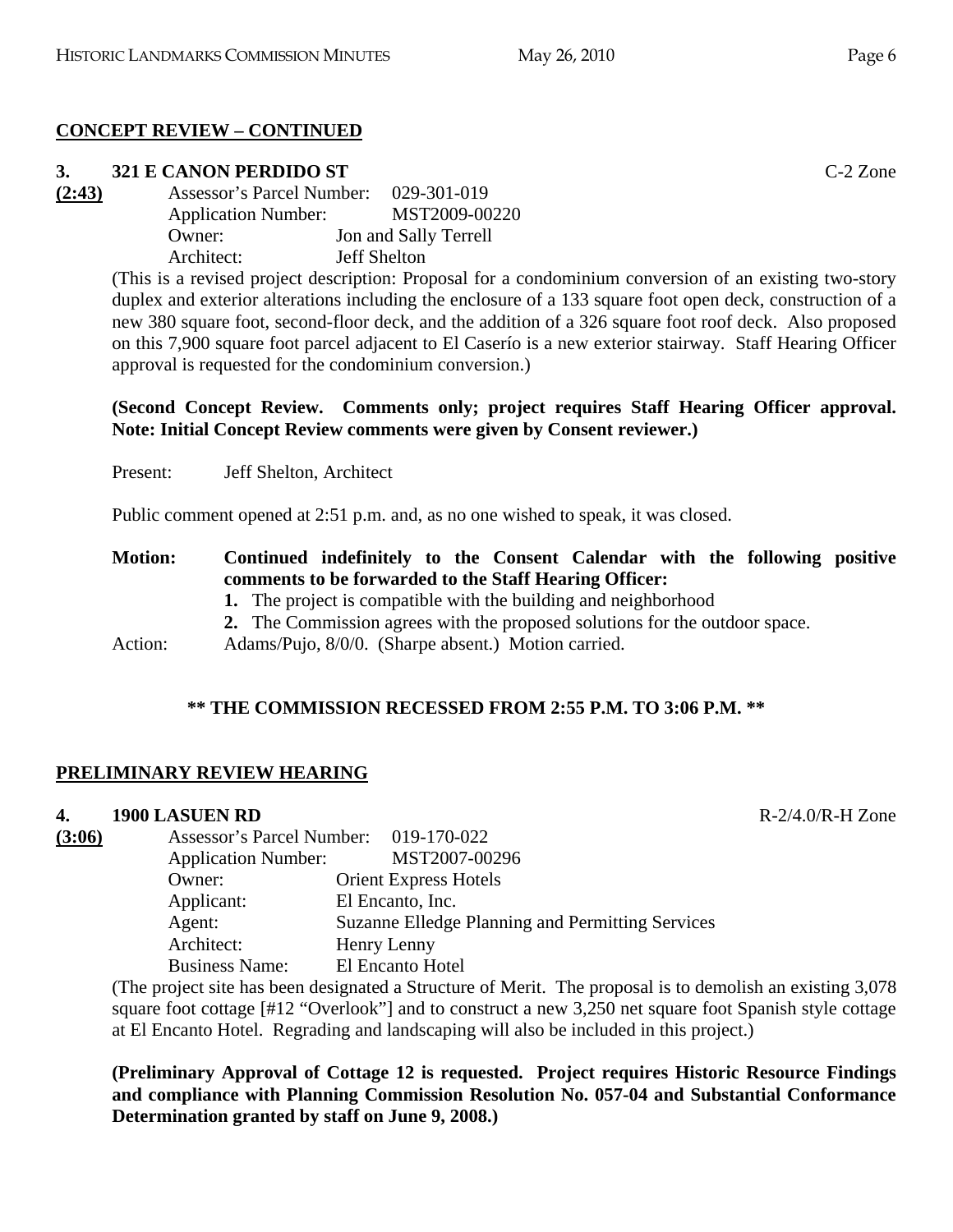| Present: | Jim Lefever, Architect                   |
|----------|------------------------------------------|
|          | Trish Allen, SEPPS                       |
|          | Kathleen Kennedy, City Associate Planner |

Public comment opened at 3:18 p.m. and, as no one wished to speak, it was closed.

# **Motion: Preliminary Approval and continued two weeks to the Consent Calendar with the following comments:**

- **1.** The applicant has addressed the Commission's previous comments.
- **2.** Remove the balcony on the west elevation.
- **3.** Restudy the proportion at the base of the oriel window, not necessarily to emulate that of Building 11, but to approach it in a more elegant way.
- **4.** Restudy the location of the upper window on the south end of the west elevation with relation to the lower window on the same elevation.
- **5.** Provide a vertical landscape element that responds to the missing fountain in order to soften the north elevation.

**6.** Provide additional details and show all downspout locations.

Action: Shallanberger/Adams, 8/0/0. (Sharpe absent.) Motion carried.

# **REVIEW AFTER FINAL**

#### **5. 1900 LASUEN RD** R-2/4.0/R-H Zone

| Assessor's Parcel Number: 019-170-022<br><b>Application Number:</b> | MST2005-00490                                    |
|---------------------------------------------------------------------|--------------------------------------------------|
| Owner:                                                              | <b>Orient Express Hotels</b>                     |
| Applicant:                                                          | El Encanto, Inc.                                 |
| Agent:                                                              | Suzanne Elledge Planning and Permitting Services |
| Architect:                                                          | Henry Lenny                                      |
| <b>Business Name:</b>                                               | El Encanto Hotel                                 |
|                                                                     |                                                  |

(The project site has been designated a Structure of Merit. This is Phase II of the 2004 approved Master Plan for the El Encanto Hotel. Phase II includes the main building, relocation of the swimming pool, the west parking lot, the historic arbor, and Cottages 2, 3, 4, 17, 18, 19, 25, 26, 27, 28 and 29. Phase I of the project was reviewed under MST99-00305.)

#### **(Review After Final of change to approved Master Site Plan landscape pathways. Project requires compliance with Planning Commission Resolution No. 057-04.)**

Present: Trish Allen, SEPPS Katie O'Reilly-Rogers, Landscape Architect Jim Lefever, Architect Kathleen Kennedy, City Associate Planner

Public comment opened at 3:49 p.m.

Kellam de Forest, local resident, commented about a pathway plan in the original design; and handicap accessibility.

Public comment closed at 3:50 p.m.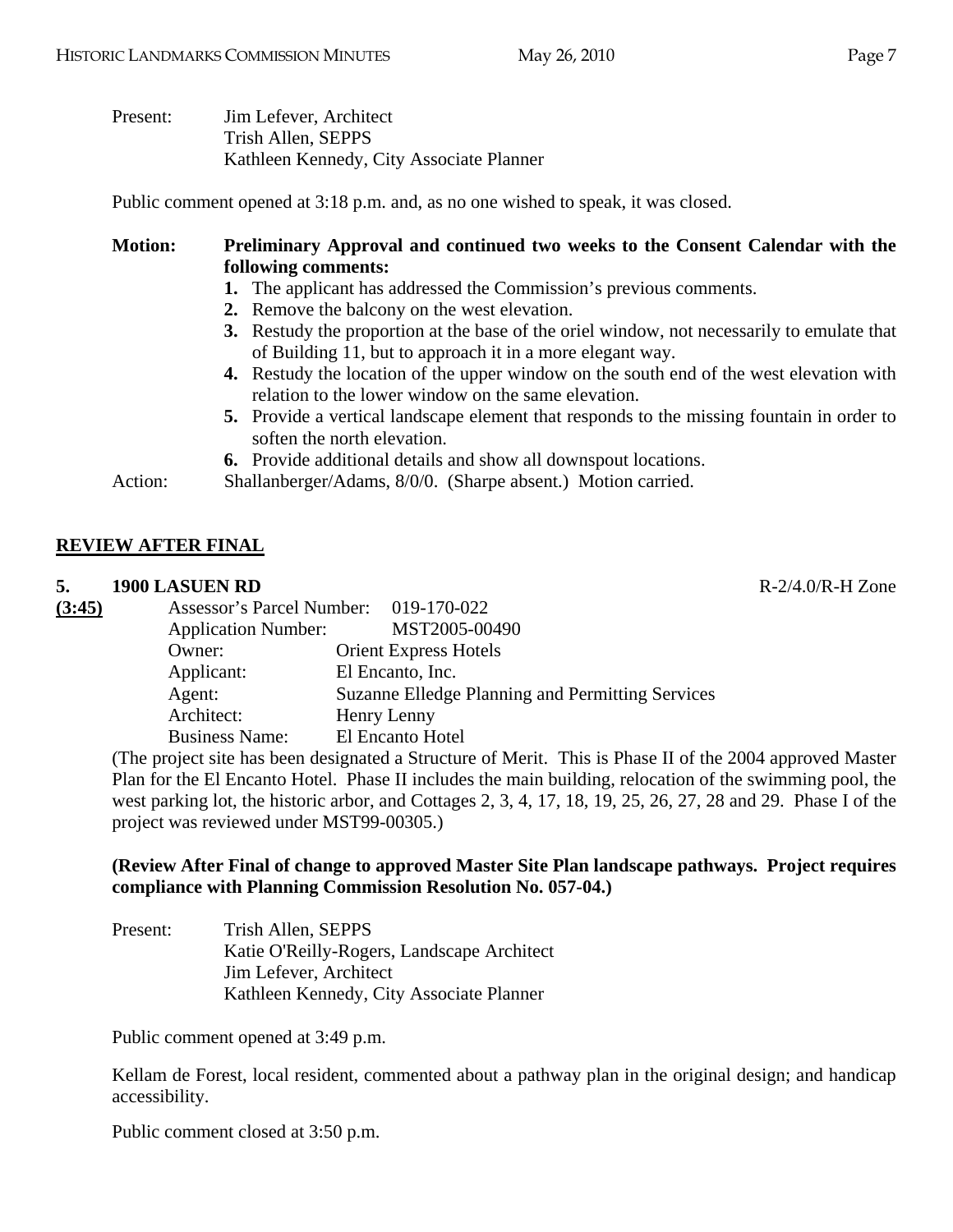| <b>Motion:</b> | Final Approval with the following conditions:                                                        |  |  |
|----------------|------------------------------------------------------------------------------------------------------|--|--|
|                | 1. Change the width of all three foot pathways to 42 inches to provide a more functional<br>walkway. |  |  |
|                | 2. Where pathways lead to a single, non-handicap accessible unit, reduce the width to 42<br>inches.  |  |  |
| Action:        | Pujo/Boucher, 8/0/0. (Sharpe absent.) Motion carried.                                                |  |  |

## **\*\* THE COMMISSION RECESSED FROM 3:59 P.M. TO 4:01 P.M. \*\***

#### **CONCEPT REVIEW – CONTINUED**

#### **6. 1900 LASUEN RD** R-2/4.0/R-H Zone

| Suzanne Elledge Planning and Permitting Services |
|--------------------------------------------------|
|                                                  |
|                                                  |
|                                                  |

(The project site has been designated a Structure of Merit. The proposed project is a Revised Master Plan for the El Encanto Hotel consisting of the following components: 1) three, one-story cottages [#37, 38 & 39] containing operations/back of house facilities above an underground, 42-space, valet parking garage in the northwest corner. Components of the utility distribution facility would be located in cottage 39, in the underground parking garage, and underneath cottage 29; 2) Mission Village, consisting of 5 new cottages with an underground valet parking garage below in the northeast corner; 3) new Cottages 27 and 28, which were previously approved and then eliminated; 4) a swimming pool with a fitness center below; 5) realignment of the sandstone wall at the main driveway entrance on Alvarado Place; and 6) a new trash enclosure, screening gate, retaining walls and landscaping at the service area adjacent to the Main Building.)

#### **(Continued Concept Review of Mission Village. Project requires compliance with Planning Commission Resolution No's. 004-09 and 034-09.)**

Present: Casey Nagel and Jim Lefever, Architects Katie O'Reilly-Rogers, Landscape Architect Kathleen Kennedy, City Associate Planner

Public comment opened at 4:22 p.m.

Trevor Martinson, local resident, commented about zoning issues and variance.

Kellam de Forest, local resident, commented about the aesthetics fitting in with the residential areas on Mission Ridge and the eastern side.

Public comment closed at 4:28 p.m.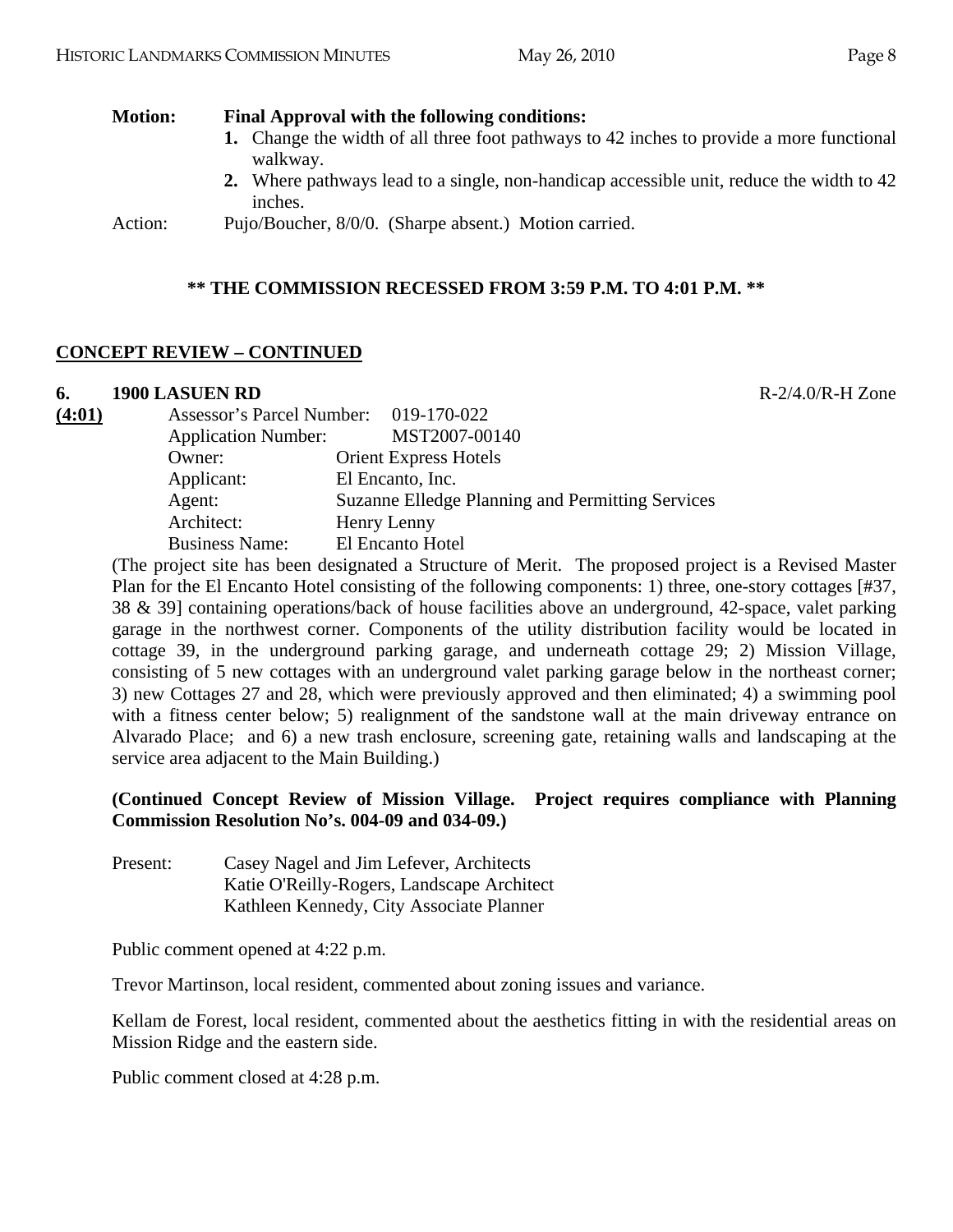# **Motion: Continued two weeks with the following comments:**

- **1.** The Commission is in support of the redistribution of the massing and breaking up of Building 34 into Buildings 34A and 34B; and redistributing square footage for Buildings 30 and 31 so that they are partial two-story buildings.
- **2.** The second story should have a lower plate height than the first story.
- **3.** Study the space between floors allocated for the HVAC mechanical system because as proposed it creates an odd proportion and makes the space between the windows and the roof too high.
- **4.** Windows over 28 inches in width should be reduced.
- **5.** Study a different solution to the use of the circular element and the iron railing at the southwest corner so that it is less of a commercial element.
- Action: Pujo/Drury,  $8/0/0$ . (Sharpe absent.) Motion carried.

El Encanto Hotel Subcommittee: The Subcommittee will meet on Wednesday, June 9, from 9:00 a.m. to 10:00 a.m. in the David Gebhard Public Meeting Room.

# **CONSENT CALENDAR**

# **FINAL REVIEW**

# **A. 228 E VICTORIA ST** C-2 Zone

| Assessor's Parcel Number: 029-122-006 |                                      |
|---------------------------------------|--------------------------------------|
| <b>Application Number:</b>            | MST2010-00098                        |
| Owner:                                | Randee Meehan                        |
| Architect:                            | RDG Architecture and Interiors, Inc. |
| Contractor:                           | Andre Schneider Electric             |
| Engineer:                             | Thom Hume Consulting Engineers       |

(Proposal for alterations to an existing commercial building including the following: replace storefront windows, add decorative tile window surrounds, reconfigure entry and add decorative wrought iron gate, alter existing roof parapet and add a pitched tile roof element, install three new windows with decorative tile surrounds on the west elevation, install new exterior light fixture, install new copper downspout, and install four new rooftop skylights. There will be an overall reduction of approximately 68 net square feet of Measure "E" floor area due to the entry reconfiguration. New signage to be reviewed under a separate application.)

# **(Final Approval of the project is requested.)**

# **Final Approval as submitted.**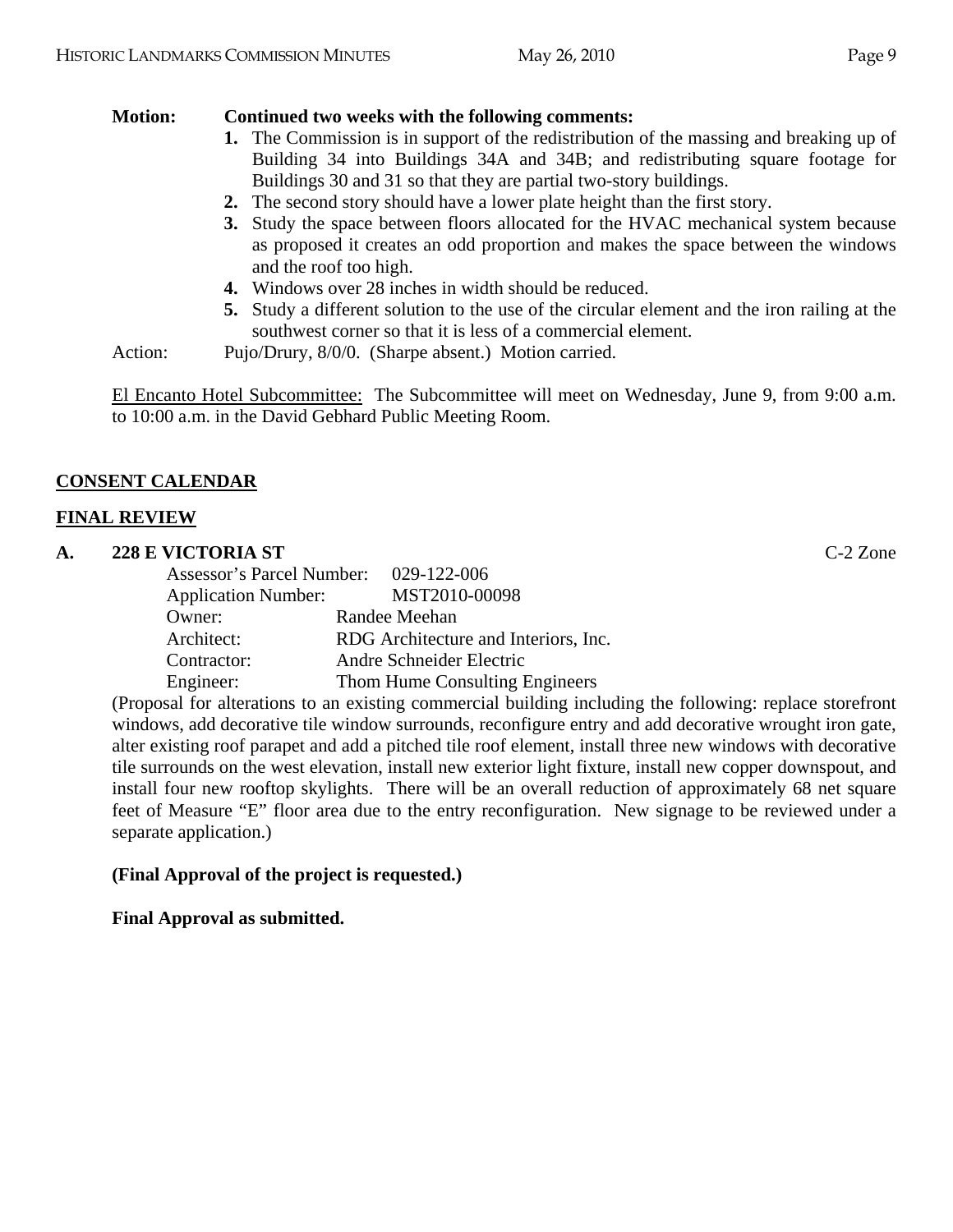#### **FINAL REVIEW**

#### **B.** 2420 GARDEN ST

 Assessor's Parcel Number: 025-140-025 Application Number: MST2010-00020 Architect: Lenvik and Minor Architects Owner: Kent Hodgetts

(This is a Structure of Merit: "Bernhard and Irene Hoffmann Residence." This is a revised project description: Proposal to construct a new swimming pool, stone pool apron, above-ground pool equipment enclosure, realign and resurface an existing driveway, and utility trenching.)

#### **(Final Approval of landscape details is requested.)**

#### **Final Approval as noted on Sheet A-1.**

#### **NEW ITEM**

#### **C. 207 E CANON PERDIDO ST** C-2 Zone

 Assessor's Parcel Number: 029-292-031 Application Number: MST2010-00146 Owner: State of California Architect: Harrison Design Associates

(This site is on the City's list of Potential Historic Resources: "Part of reconstruction of original El Presidio de Santa Barbara State Historical Park." Proposal to relocate, upgrade and expand a trash enclosure from 185 square feet to 213 square feet.)

#### **(Project requires Environmental Assessment but action may be taken if sufficient information is provided.)**

**Final Approval as noted on Sheet C-0.0.** 

#### **NEW ITEM**

#### **D. 715 SANTA BARBARA ST** C-2 Zone

 Assessor's Parcel Number: 031-081-007 Application Number: MST2010-00150 Owner: Santa Barbara Historical Society Applicant: Frank Schipper Construction

(These two buildings are City Landmarks: "Historic Adobe (1825) and Covarrubias Adobe (1830)." Proposal to remove the existing plaster finish and apply new lime plaster coat and whitewash. Also proposed is to remove the existing clay tile roofing, apply new underlayment, and reinstall the original clay tiles. Existing copper gutters and downspouts will be replaced in kind, like-for-like in material and configuration.)

#### **Final Approval as submitted.**